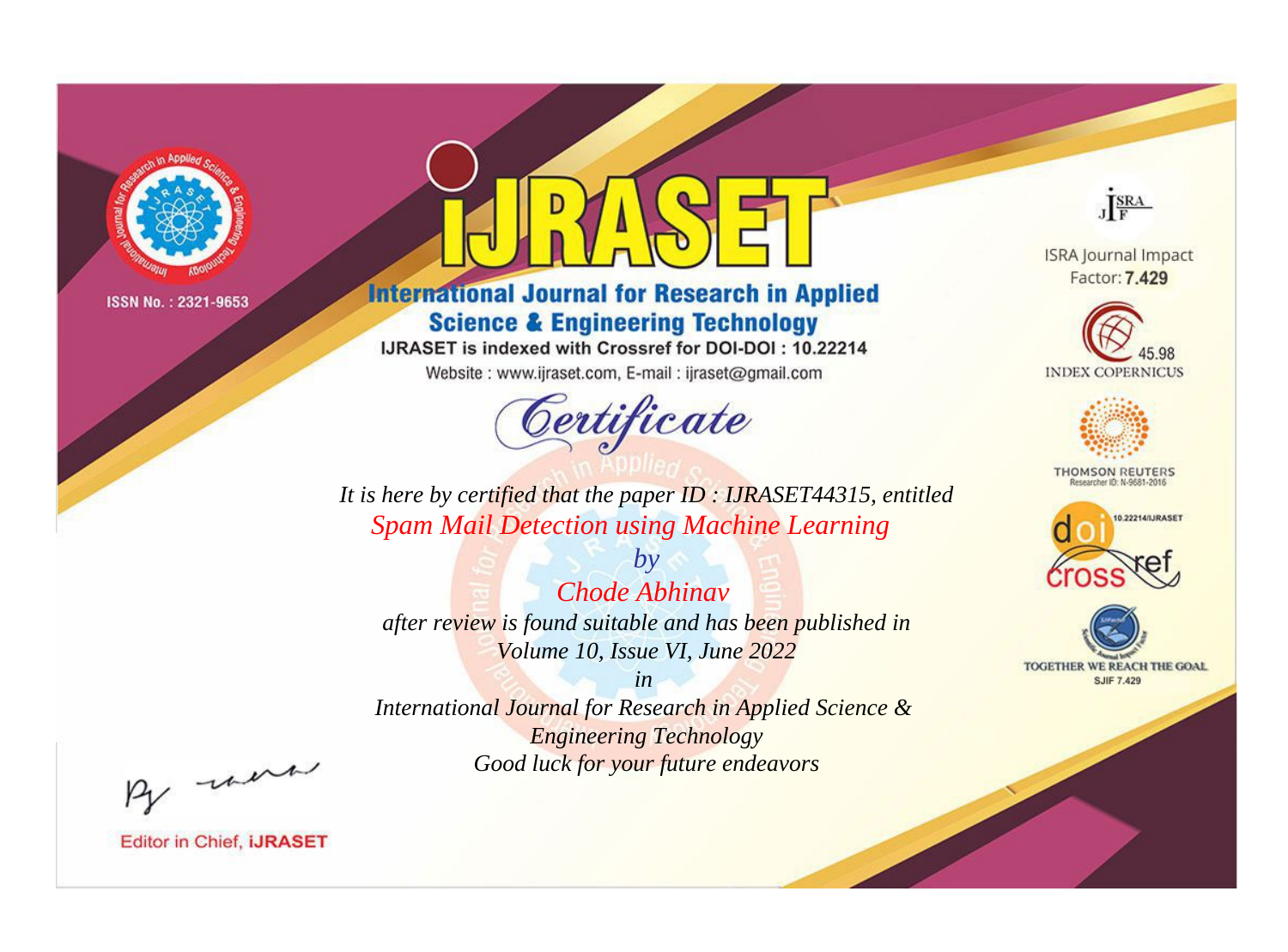

# **International Journal for Research in Applied Science & Engineering Technology**

IJRASET is indexed with Crossref for DOI-DOI: 10.22214

Website: www.ijraset.com, E-mail: ijraset@gmail.com



JERA

**ISRA Journal Impact** Factor: 7.429





**THOMSON REUTERS** 



TOGETHER WE REACH THE GOAL **SJIF 7.429** 

*It is here by certified that the paper ID : IJRASET44315, entitled Spam Mail Detection using Machine Learning*

*by K Jayachandra after review is found suitable and has been published in Volume 10, Issue VI, June 2022*

*in International Journal for Research in Applied Science &* 

> *Engineering Technology Good luck for your future endeavors*

By morn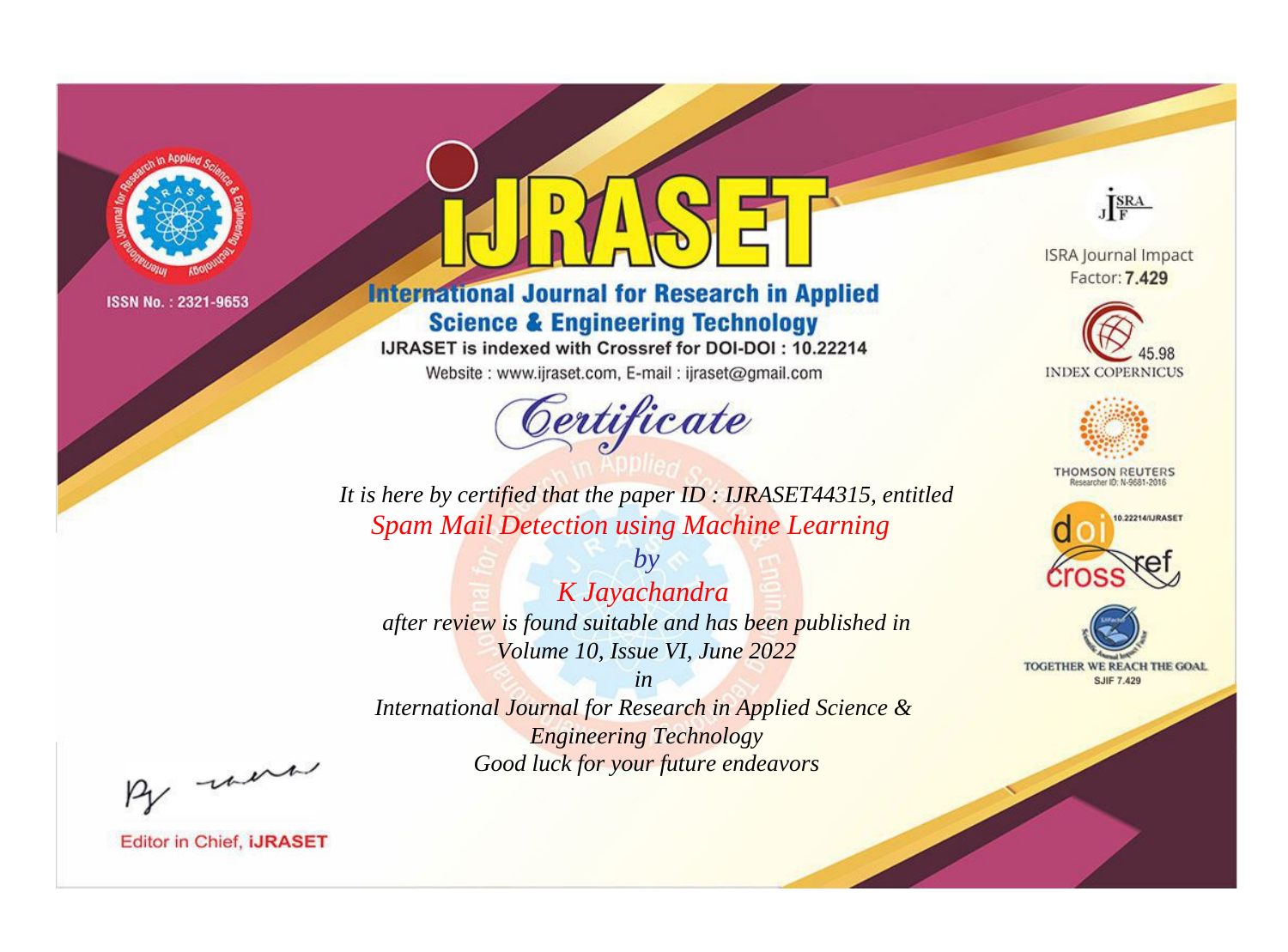

# **International Journal for Research in Applied Science & Engineering Technology**

IJRASET is indexed with Crossref for DOI-DOI: 10.22214

Website: www.ijraset.com, E-mail: ijraset@gmail.com



JERA

**ISRA Journal Impact** Factor: 7.429





**THOMSON REUTERS** 



TOGETHER WE REACH THE GOAL **SJIF 7.429** 

It is here by certified that the paper ID : IJRASET44315, entitled **Spam Mail Detection using Machine Learning** 

Kommu Pranith Kumar after review is found suitable and has been published in Volume 10, Issue VI, June 2022

 $b\nu$ 

 $in$ International Journal for Research in Applied Science & **Engineering Technology** Good luck for your future endeavors

By morn